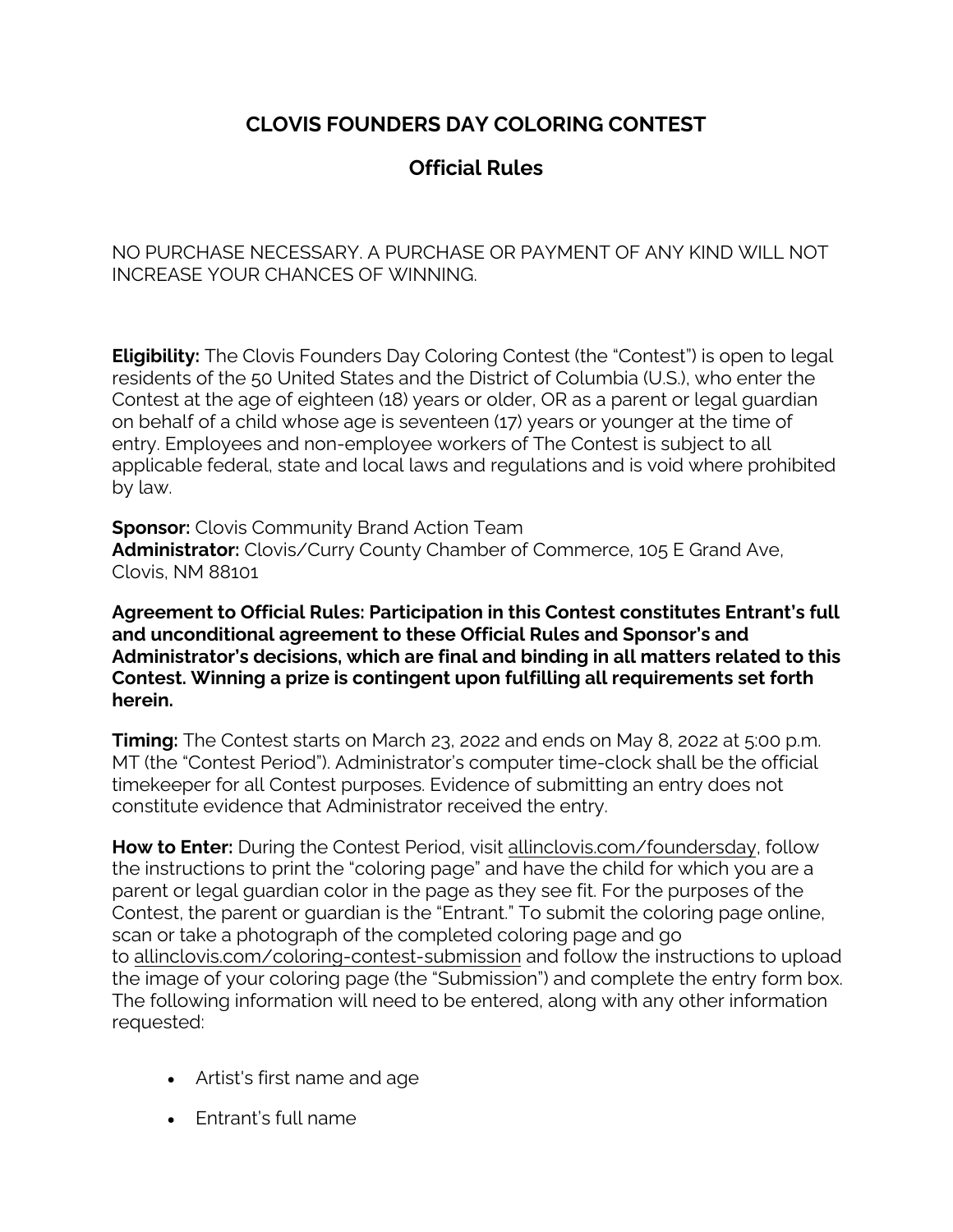- Entrant's email address
- Entrant's mailing address
- Entrant's phone number

To submit a hard copy of the coloring page, please deliver it to the Clovis/Curry County Chamber of Commerce at 105 E Grand Ave, Clovis, NM 88101.

## Content Restrictions:

- The Submission must not include any private information of a third party such as name, address, phone number, or email address;
- The Submission must not contain material that violates or infringes another's rights, including but not limited to privacy, publicity or intellectual property rights, or that constitutes copyright infringement;
- The Submission must not disparage Sponsor, Administrator or any other person or party affiliated with the promotion and administration of this Contest;
- The Submission must not feature brand names or trademarks other than those owned by Sponsor;
- The Submission must not contain material that Sponsor deems, in its sole discretion, to be inappropriate, indecent, obscene, hateful, tortious, defamatory, slanderous or libelous in any way;
- The Submission must not contain material that Sponsor deems, in its sole discretion, to promote bigotry, racism, hatred or harm against any group or individual or to promote discrimination based on race, gender, religion, nationality, disability, sexual orientation or age;
- The Submission must not contain material that is unlawful, in violation of or contrary to the laws or regulations in any jurisdiction where Submission is created;
- The Submission must not contain any solicitations, spam, or commercial messages; and
- The Submission must be the sole work of the Entrant's child or guardian.

Any Submission that does not meet the foregoing requirements may be disqualified. All entries and Submissions become the property of Sponsor and will not be returned. Sponsor has no duty to publish or display any Submissions, except in its sole discretion. Normal time, toll, connection and usage rates, if any, charged by your Internet Service Provider will apply.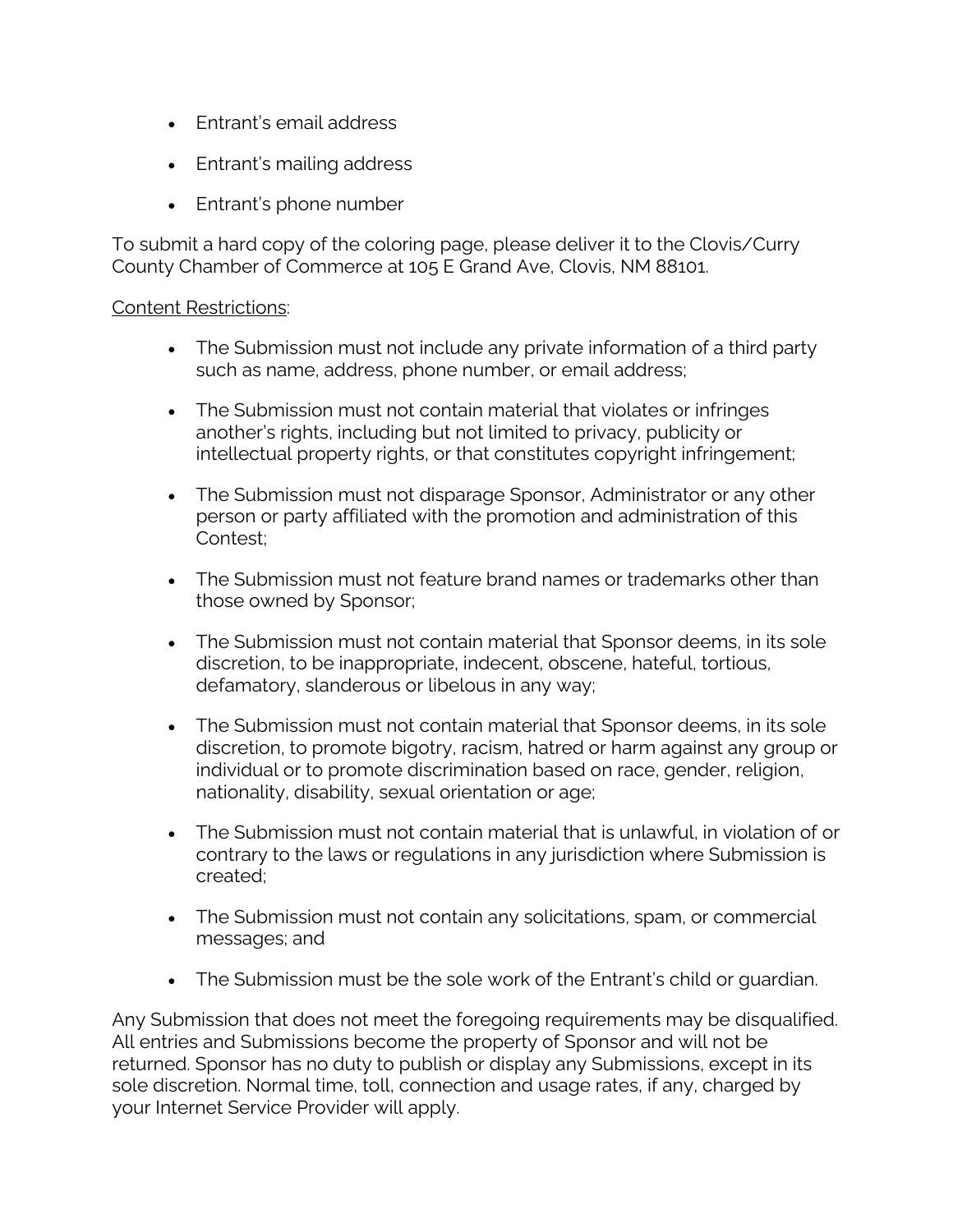**Limit:** Each Entrant may submit 1 Submission per child or ward during the Contest Period. Entrant may submit multiple entries only if Entrant has multiple children or wards for which he/she wishes to submit an entry. Any attempt by any Entrant to upload more than the stated number of Submissions and/or entries by using multiple/different email addresses, accounts, identities, registrations and logins, or any other methods will result in the disqualification of all Entrant's entries into this Contest.

**Terms of Use:** By entering and submitting Submissions to the Contest all Entrants, on behalf of themselves and their child or ward, grant the Clovis/Curry County Chamber of Commerce, the Clovis Action Team and its affiliates the right to publish the entries and Submissions on the Chamber and All in Clovis websites and social media pages, and use in any manner and at any time or times, including, without limitation, all entry information and materials submitted and any language contained therein, for public information without additional consideration or compensation. Sponsor reserves the right to modify or alter the Submission in any manner it sees fit, prior to using it as contemplated herein.

**Winner Determination**: All eligible Submissions will be judged by a panel of qualified judges chosen by Sponsor who will choose the winner(s). In the event that a potential winner cannot be contacted, forfeits the prize, is disqualified for any reason, the prize may be awarded to a runner-up, if any, in Sponsor's sole discretion. In the event of disputes as to the identity of the winner, or if more than one person uses the same email address, the entry and Submission will be declared submitted by the "Authorized Account Holder" of the e-mail address submitted, unless agreed otherwise. The "Authorized Account Holder" is the person to whom the applicable Internet service provider or other organization (such as business or educational institution) has assigned the e-mail addresses for the domain associated with the submitted e-mail address.

**GENERAL:** If for any reason this Contest is not capable of running as planned, or if this Contest or any website associated therewith (or any portion thereof) becomes corrupted or does not allow the proper administration of the Contest and processing of entries in accordance with these Official Rules, or if infection by computer virus, bugs, tampering, unauthorized intervention, actions by Entrants, fraud, technical failure, or any other causes, in the Sponsor's sole opinion, corrupts or affects the administration, security, fairness, integrity, or proper conduct of this Contest, the Sponsor reserves the right, at its sole discretion, to disqualify any individual implicated in such action and/or to cancel, terminate, modify or suspend this Contest or any portion thereof. In the event Sponsor is prevented from continuing with the Contest as contemplated herein by any event beyond its control, including but not limited to fire, flood, earthquake, explosion, labor dispute or strike, satellite or equipment failure, riot or civil disturbance, terrorist threat or activity, war (declared or undeclared) or any federal, state, or local government law, order, or regulation, or order of any court or other cause not within Sponsor's control, Sponsor shall have the right to modify, suspend, extend or terminate the Contest. If a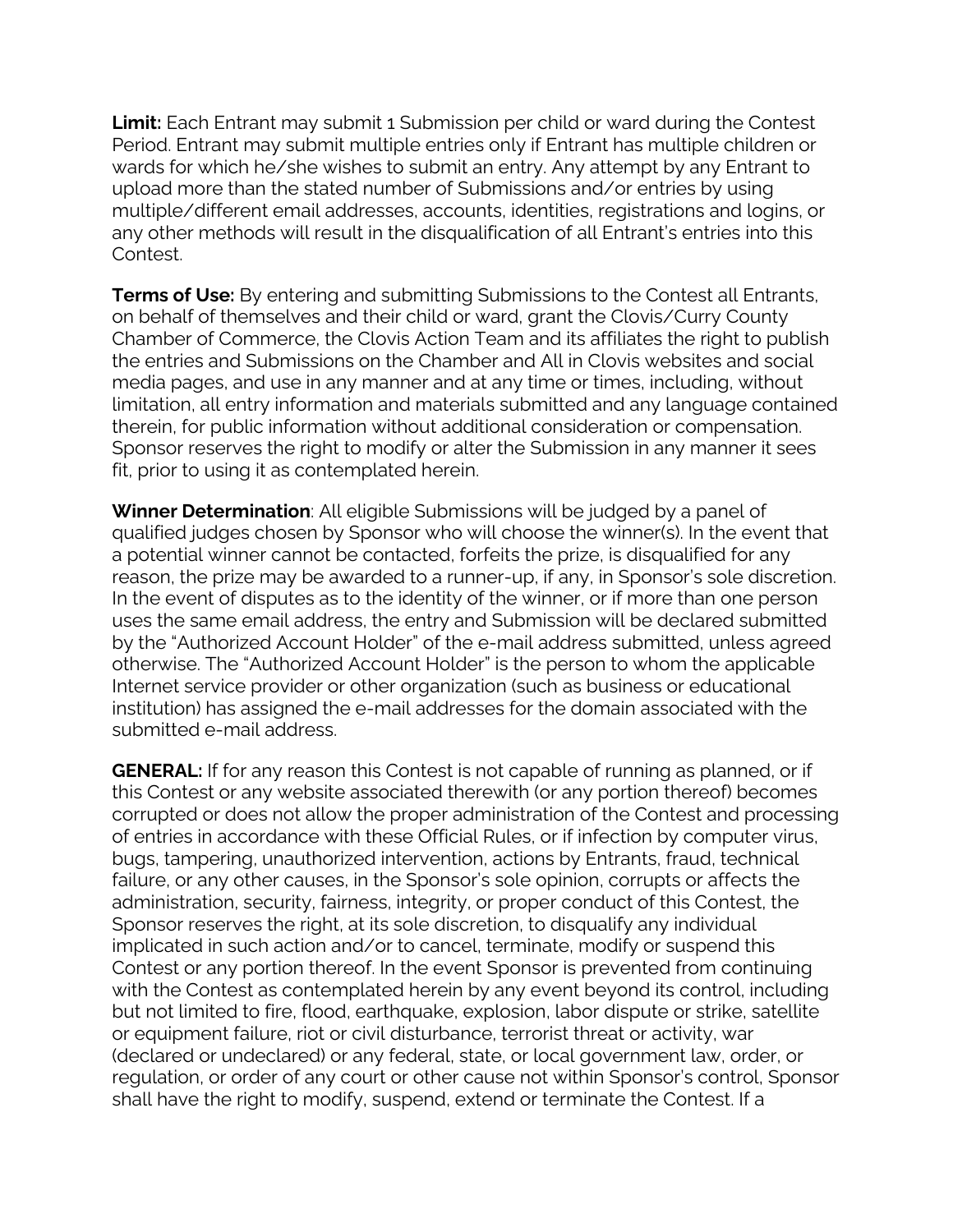cancellation, termination, modification, or suspension occurs, notification will be posted at the entry site. If cancelled, Sponsor reserves the right to award prizes as outlined herein with respect to all eligible entries received at the time of the termination. Sponsor reserves the right to disqualify Entrants who violate these Official Rules or interfere with this Contest in any manner and terminate such Entrant's eligibility to participate in the Contest. Any attempt by an Entrant or any other individual to deliberately damage any website or undermine the legitimate operation of the Contest is a violation of criminal and/or civil laws and should such an attempt be made, the Sponsor reserves the right to seek damages and other remedies from any such person to the fullest extent permitted by law. Sponsor's failure to enforce any term of these Official Rules shall not constitute a waiver of that provision.

**Release and Limitations of Liability:** Except where prohibited, by participating in the Contest, Entrant, along with the child on whose behalf the entry is submitted, and their representatives and agents (the "Releasing Parties"), agrees to release and hold harmless the Clovis/Curry County Chamber of Commerce, the Clovis Action Team, and their respective parents, subsidiaries, affiliates, agents and agencies, promotional partners, prize partners, and their respective officers, directors, employees and agents (collectively, the "Released Parties") from and against any claim or cause of action arising out of participation in the Contest or use of the prize, including, but not limited to: (a) unauthorized human intervention in the Contest; (b) technical errors related to computers, servers, providers, or telephone or network lines; (c) printing errors; (d) errors in the administration of the Contest or the processing or judging of entries; (e) late, lost, or undeliverable mail; or (f) injury or damage to persons or property which may be caused, directly or indirectly, in whole or in part, from Entrant's participation in the Contest.

**Disputes:** The Releasing Parties agree that: (a) any and all disputes, claims and causes of action arising out of or connected with this Contest or its associated winner selection and/or notification (the "Contest Administration") shall be resolved individually, without resort to any form of class action, and exclusively by the United States District Court for the District of New Mexico or the appropriate New Mexico State Court located in Curry County, Clovis; (b) any and all claims, judgments and awards shall be limited to actual out-of-pocket costs incurred, including costs associated with entering this Contest, but in no event attorneys' fees; and (c) under no circumstances will Entrant or the Releasing Parties be permitted to obtain awards for and entrant hereby waives all rights to claim punitive, incidental and consequential damages and any other damages, other than for actual out-of-pocket expenses, and any and all rights to have damages multiplied or otherwise increased. SOME JURISDICTIONS DO NOT ALLOW THE LIMITATIONS OR EXCLUSION OF LIABILITY FOR INCIDENTAL OR CONSEQUENTIAL DAMAGES, SO THE ABOVE MAY NOT APPLY TO YOU. All issues and questions concerning the construction, validity, interpretation and enforceability of these Official Rules, or the rights and obligations of the entrant and Sponsor in connection with the Contest and Contest Administration, shall be governed by, and construed in accordance with, the laws of